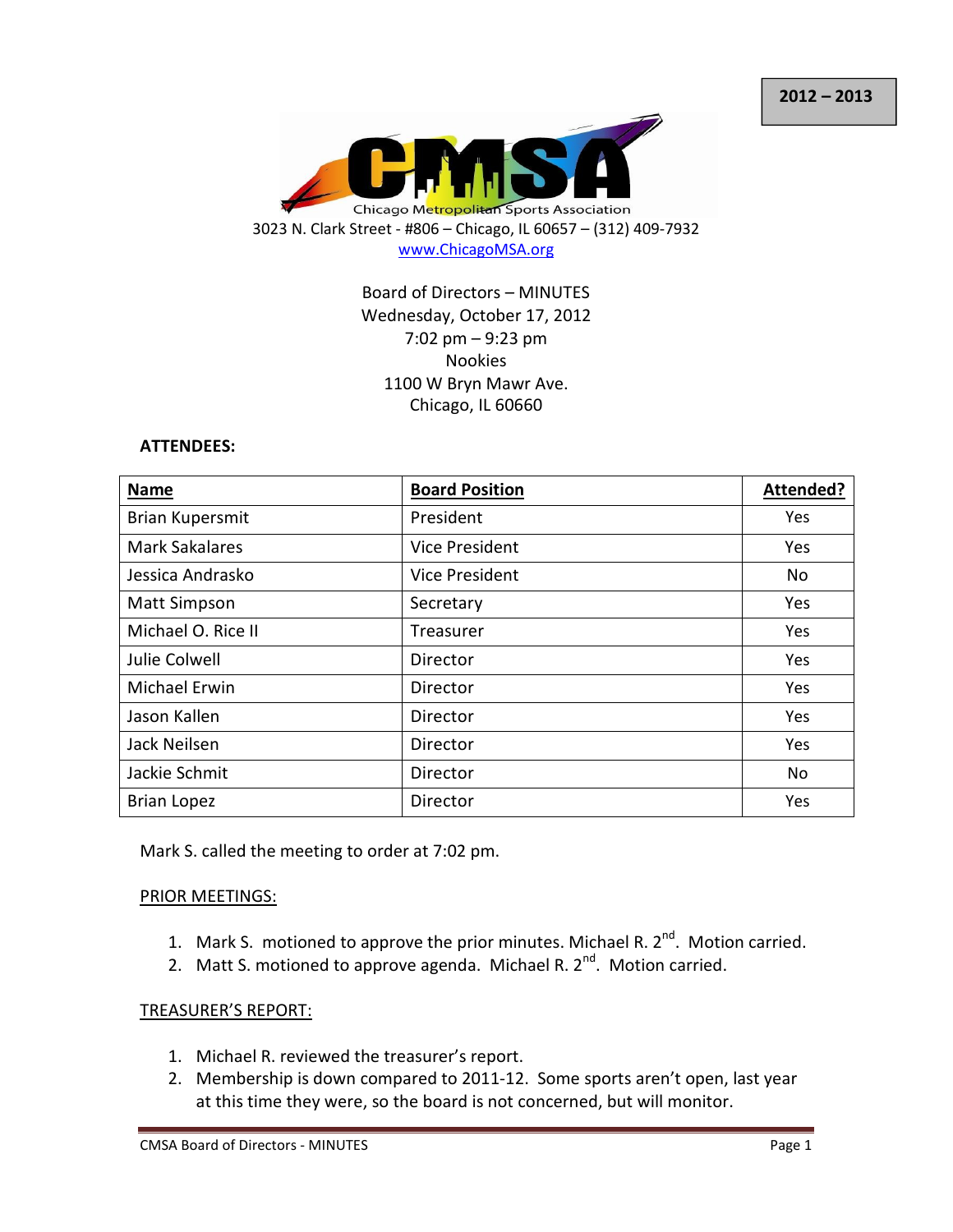- 3. Michael R. reviewed the sports income. Women's Soccer may be over budget but we will work with them to assess the situation, Michael to review when all costs are final.
- 4. Jack N. motioned approve treasurer's report, Michael E. 2<sup>nd</sup>. Motion carried
- 5. CMSA Budget
	- a) The insurance cost have already been allocated to the individual sports and isn't shown in the main CMSA budget
	- b) Mark S. to discuss with insurance company how insurance is allocated to each sport.
	- c) Sponsor Fee: Sponsors aren't charged the administrative fee if they pay the team fee through the sponsor tab on the website. We're about \$3,400 short in administrative fees.

## PERSONAL UPDATES:

- 1. Brian K.: Marcus Han would like to have a toy drive for Edge Alliance. Boxes will be out at our facilities. Marcus to forward proposal to board for approval
- 2. Michael E.: GLAAD Spirit Day We have the CMSA logo on the national website. Michael E. to forward CMSA logo to Scott Q., to have the logo turned purple on the website
- 3. Michael R.: Our audit is next month. Mark S. motioned to approve ACT group as our auditor. Jack N. 2nd. Motion carried.
- 4. A couple of people are interested in being commissioner of women's basketball. An election will be held in the near future. Marcia Hill is running basketball for now.
- 5. Lucas W. initially got no response for badminton commissioner. The sport was in danger of folding for this season but the CMSA board is committed to not letting that happen. We now have a couple of candidates
- 6. Brian K. will draft the quarterly newsletter for review. We'd like to get it out before this weekend.
- 7. Hall of Fame Committee: Marcia Hill will come to our next meeting to present the committee's update.
- 8. Kevin Sherry will send a list of questions to Brian K. to follow through on the terms of our agreement with him and create some CMSA statements, general PR responses, etc. for the CMSA survey.

## KEY INITIATIVES FOR 2012-13:

- 1. Marketing: (Jason K., Brian K.)
	- a) Finalizing plan, have resources/plan scheduled out for the rest of the fiscal year.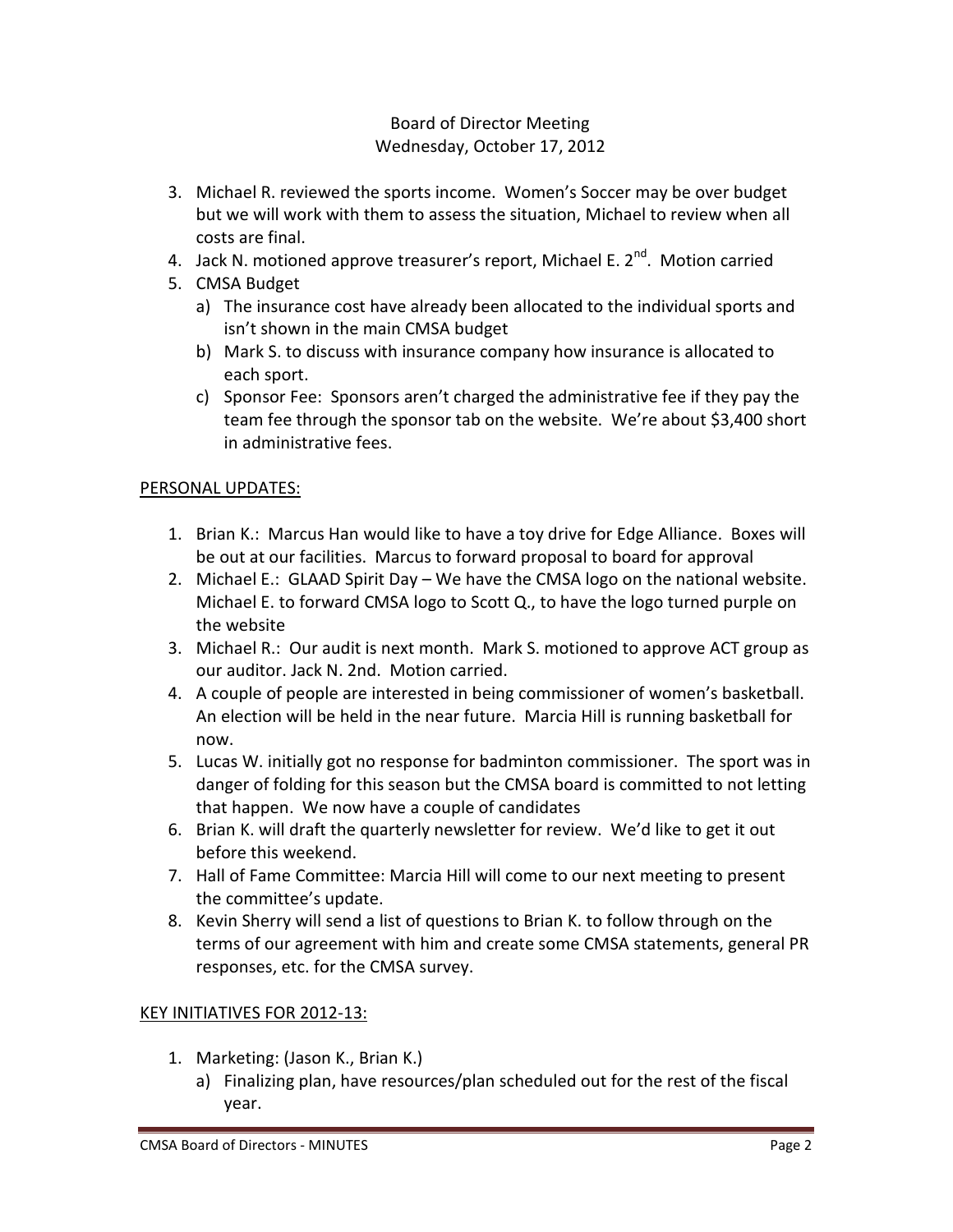- b) November/December sports ads need to go out soon. Jason, Brian K., and Jack N. to discuss what will be emphasized.
- c) We'll print extra posters if people want them for sponsor bars.
- 2. Communication: (Michael E., Brian K.)
	- a) Facebook is going well, 486 'likes'
	- b) Twitter will be online by next week.
- 3. Charity: (Brian L., Julie C.)
	- a) Decided not to do survey about charities and selected "Gay for Good".
	- b) Brian L. is working with Brian Redar. The Gay for Good board of directors will be invited to the next CMSA board meeting.
- 4. Social: (?)
	- a) Brian L. and Jack N. will oversee it for now and see if Chris Jessup or Sam Hamilton is interested in running it.
	- b) The goal is to have a Christmas party sometime in December. Brian L and Jack N will oversee this.
- 5. New Sports: (Michael R., Jess A.)
	- a) Developing survey for membership interest in new sports which will go out in a few weeks as part of the CMSA annual member survey
- 6. Improve Registration
	- a) Changes have been implemented and it is going well.
	- b) Thriva often makes unannounced changes that affect how the registration runs on the website. Michael R. often has to undo the changes.
- 7. Effective League Management: (Matt S. Michael R., Mark S.)
	- a) Two main objectives: Sports Liaisons and a Commissioners Handbook
	- b) Commissioners Handbook will have the following main tabs:
		- League policies and procedures
		- Compliance to main board policies and procedures and bylaws
		- Financial
		- Responsibility of league boards
		- Thriva
		- Required web page information/marketing
		- List of suggested vendors
		- Forms/instructions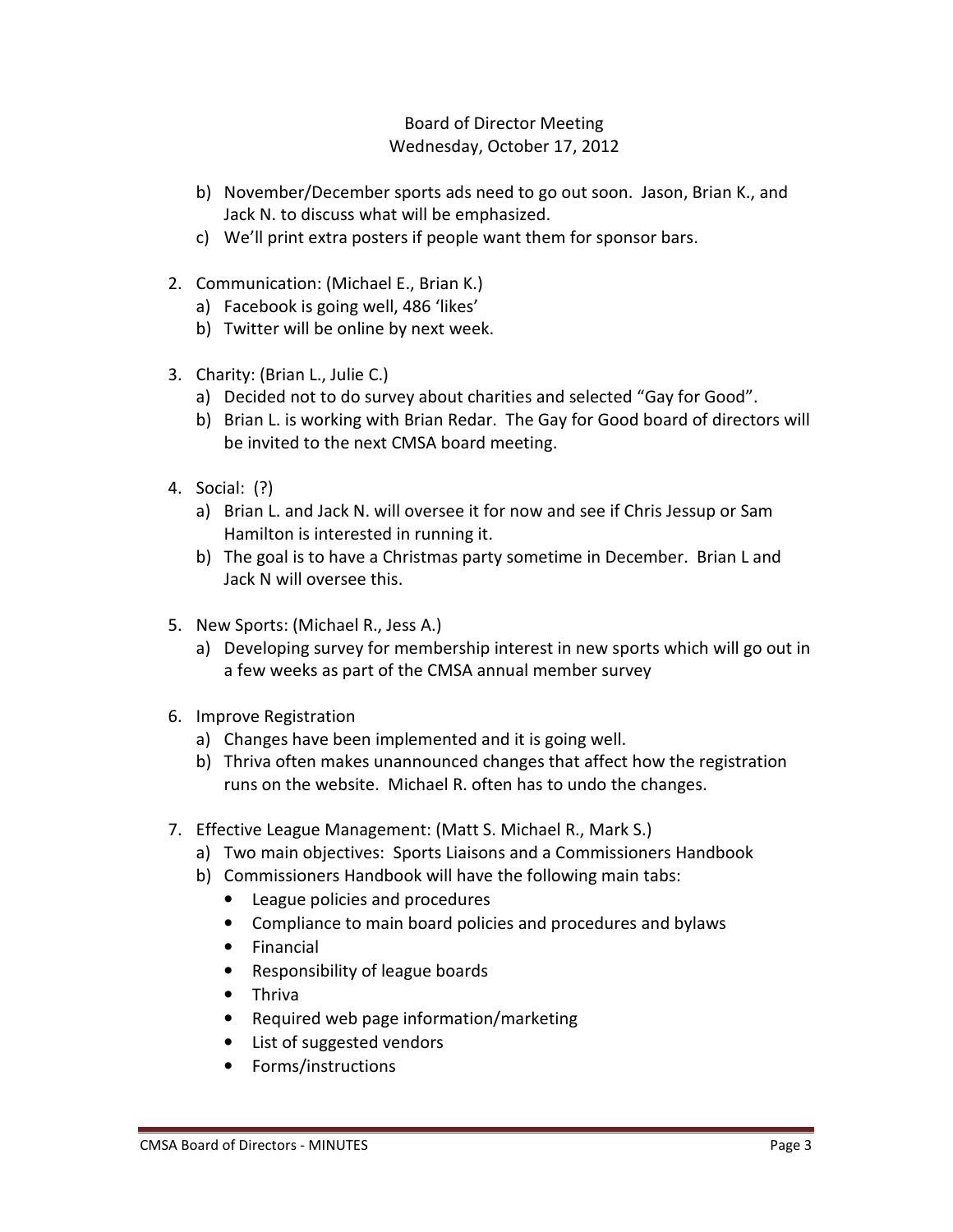- c) The main board liaisons role is to facilitate communication between the league commissioner and the main board and to verify that the commissioner's handbook is followed. The following is a suggested list of liaisons:
	- Volleyball: Brian Lopez
	- Men's Flag Football: Jess A.
	- Women's Flag Football: Matt S.
	- Racket Sports: Jason K.
	- Women's Softball: Michael E.
	- Open Softball: Jackie S.
	- Basketball: Mark S.
	- Dodgeball/kickball: Julie C.
	- Soccer: Jack N.
- 8. Website Upgrade: Scott Quinn is reviewing proposals for website upgrade.

### OTHER BUSINESS:

- 1. Michael R. and Brian K. reviewed MB's proposal to switch CMSA's banking from Charter One.
	- a) When a CMSA member joins MB CMSA and the member will get a financial incentive. This is the only upgrade from what we have now. The Board wasn't comfortable endorsing one bank over the other and Michael R talked about the hassle involved with changing banks.
	- b) Board members to forward ideas to Michael R. on what other incentives there could be to switch banks by 10/24/12. We will then decide if we want to solicit proposals to identify mutually beneficial opportunities for us and our partner bank
- 2. Opting out of mass e-mails:
	- a) This significantly reduces the number of members that get our e-mail blasts so we want to make sure our members understand the implications of this decision
- 3. Proposed By Law Change:
	- a) Article II, Section I, Sub-section 5, board member absence at meetings
	- b) Currently member can miss (2) in a row. Proposed change would change this to (3) total in a 12 month period.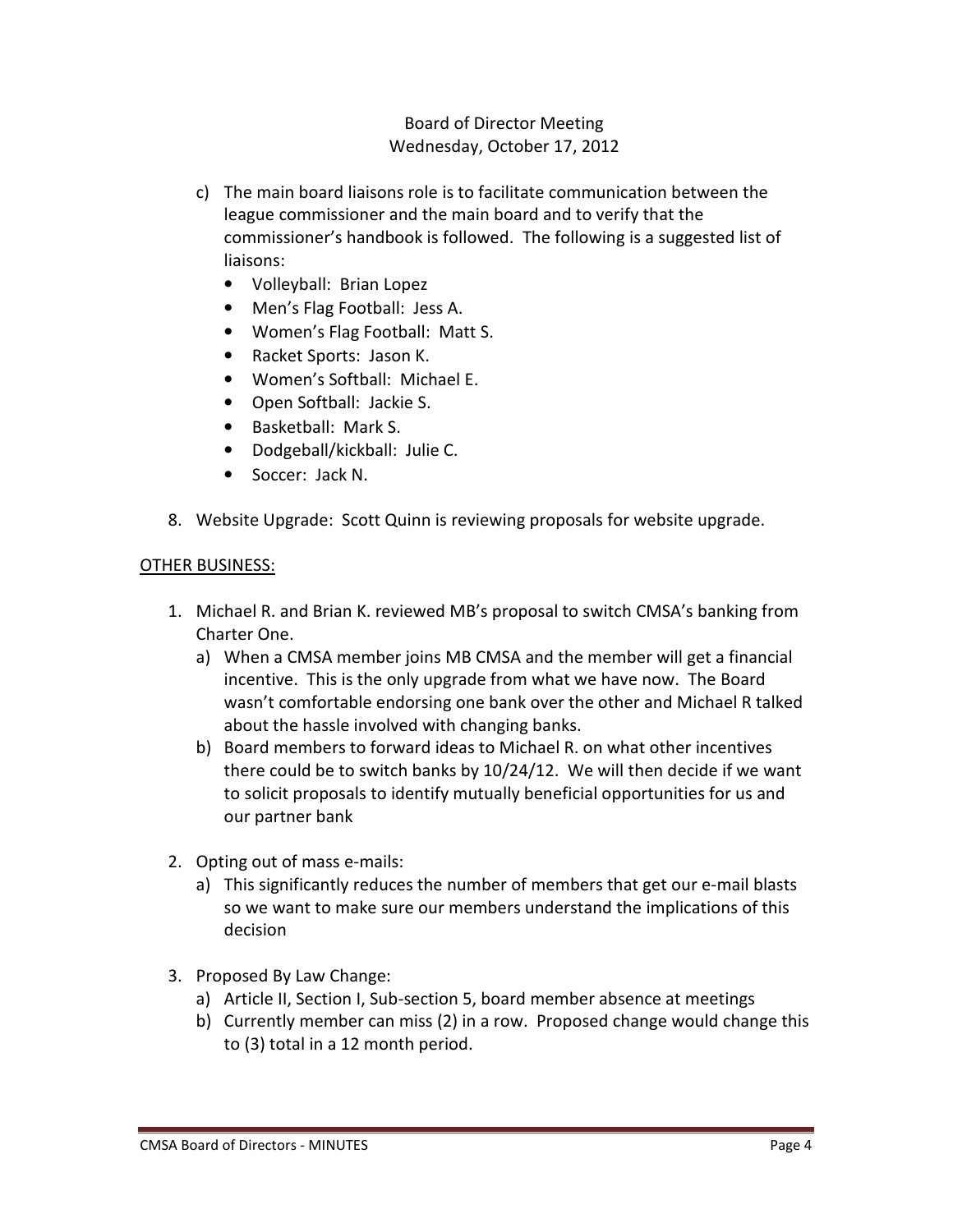- c) The other proposed change is to automatically remove the member if 3 meetings are missed in a 12 month period. Currently this only starts the removal process.
- d) Brian L. motioned, Mark S.  $2^{nd}$ . Motion carried to have membership vote on this change in June 2013.
- 4. Disciplinary Action: Board entered a closed session to discuss.

## CHICAGO PARK DISTRICT UPDATE:

- 1. Brian K. and Jack N. met with the CPD on 10/15/12.
- 2. We will revert to what current rates are when this contract is up on 12/31/12.
- 3. Brian K. and Jack N. will give a presentation outlining what CMSA wants in the next contract and what we can give them for value added services. Our proposal is due 10/26/12.
- 4. Our fees will increase with our next contract and there will likely be some facility changes.
- 5. Brian K. would like to know how much we've spent with the CPD for the duration of this contract and how much it has increased over the life of the contract.

## INSURANCE/LEGAL UPDATE:

- 1. Badminton Claim:
	- a) We need to investigate the details of the claim.
	- b) Michael R. needs to provide written description of how members sign the waiver when they register.
- 2. Legal:
	- a) CMSA needs legal representation.
	- b) Members have offered to do pro bono work but must get approval on a case by case basis. We need a constant presence.
	- c) Board members to submit candidates to Mark S. by 10/31/12.

## COMPLIMENTARY MEMBERSHIPS:

1. None